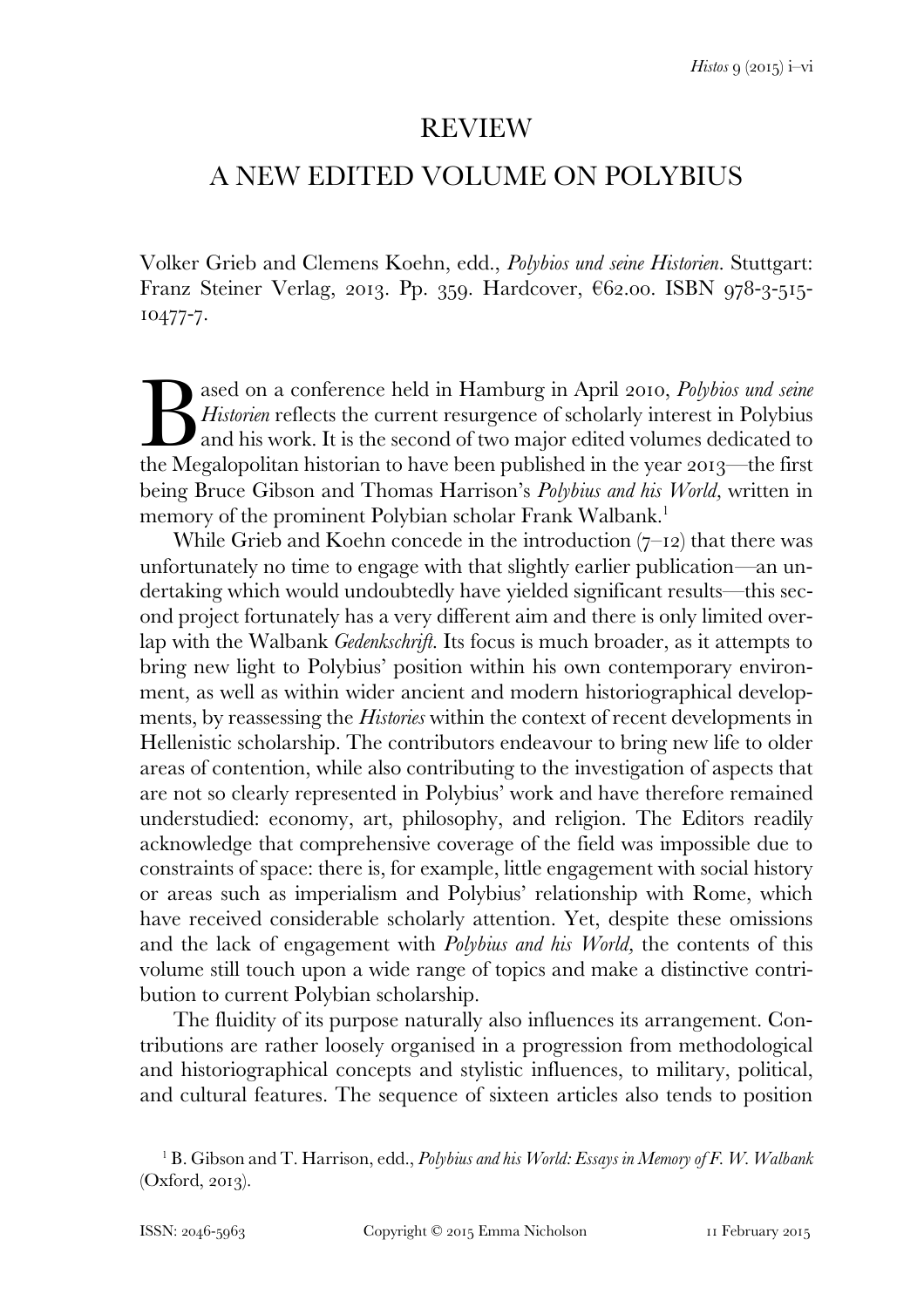the more traditional topics of discussion at the beginning (e.g. universal history), while those that have only a marginal role within the *Histories* and have consequently received less attention appear towards the end (e.g. art and religion). One has the feeling that alongside the promotion of a deeper understanding of the environment which shaped Polybius as a historian, the presentation of the material is also intended to create a sense of the direction of movement intended by the Editors towards closer connections with wider research on the Hellenistic world. However, if this is its intention, it is not apparent, and a more concise and clearly set agenda would certainly have benefited the overall cohesion of the book.

 The first contribution, by Hans Kloft (13–24), explores the reception and development of Polybius' concept of universal history in eighteenth-century German scholarship. The article focuses more on the German scholarly and intellectual tradition and the later development of universal history, particularly in reference to Friedrich Schiller and August Ludwig von Schöser, than on Polybius himself. However, the influence of the ancient historian on this historiographical development, as its creator, is aptly contextualised. While universal history is an often discussed subject in Polybian scholarship, Kloft's article offers valuable insights into the ancient historian's reception and his influence on German historiography.

 Andreas Mehl next explores the issue of continuation within Greek and Roman historiography (25–48), discussing how the extensions of a historical text, whether written by the same author or not, interact with the goals of the original. A comparison is made between the works of Thucydides, Xenophon, Polybius, and Cato, and reveals that not only was continuation by original authors common practice, but that it was also equally expected of later authors, as shown by Xenophon's open address to a hypothetical continuator. There is unfortunately only limited engagement with Polybius' work in this piece: the main point in this respect is that, while the historian tried to unify his original and extended plans, his additions often still fluctuated between the continuation of the same subject and a fresh start with a new one.

 The third contribution is a brief article by Helmut Halfmann, who reviews the much-discussed relationship between Polybius and Livy (49–58). Halfmann discusses Livy's use, agreement with, and 'mistreatment' of Polybius' work, while also speculating about what Polybius' view of Livy might have been. While a discussion of Livy is valuable to any general survey of Polybian scholarship, this article does not offer much new ground.

 Josef Wiesehöfer offers a piece which again places Polybius within the wider historiographical context of the Hellenistic world, and reflects upon the date of Rome's inclusion within the historical succession of the world empires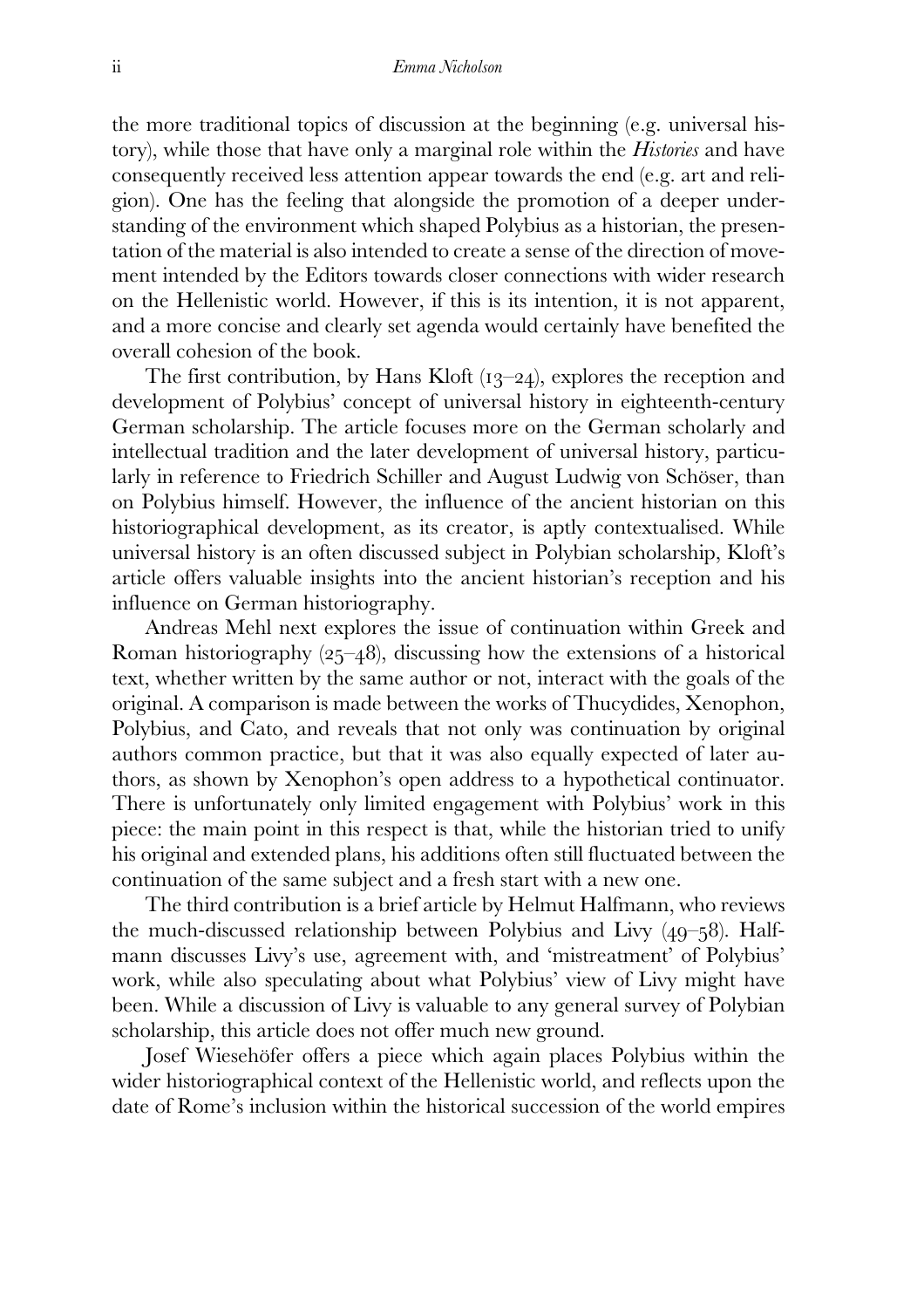and Polybius' contribution to her admission into it  $(59-70)^2$  It is ultimately established that Polybius did play an important role in formulating the image of Rome's interest in world domination, but did not contribute to her inclusion into the succession of world empires. It was Pompey the Great in the first century BC who was later responsible for the extension of this model—and his was not a historiographical contribution.

 The much-disputed topic of *Tyche* is reassessed by Jürgen Deininger in a systematic review of the meaning and nature of *Tyche* in Polybius' *Histories* (71– 112). Particular emphasis is laid on the problematic relationship between 'superhuman' *Tyche* and 'human' *aitiai* as the two main components of Polybius' conception of historical causality. Alongside his textual analysis, Deininger also includes an overview of various recent interpretations of *Tyche*'s function within the *Histories*, notably Ziegler, Walbank, Pédech, McGing, and Hau. While earlier studies have lent towards rhetorical functions, divine manifestations, and dual or multiple conceptions in describing the nature of *Tyche* in Polybius, Deininger sees it rather as a consistent real, but non-divine, force that emerges as a factor in determining events beyond human reasoning.

 Frank Daubner contributes to the discussion of Polybius' performance in the field of geography (113–26), addressing the long-standing issue of whether the historian may be seen as a 'new Herodotus' or should be denied any originality or usefulness in that respect. Daubner claims that geography did not constitute an end in itself in Polybius' work and, as a result, his accounts are often sporadic, vague and based on hodological practices rather than mathematics. However, his geographic descriptions, which often use familiar spatial concepts and geometric shapes, were an essential part of his historical-didactic purpose in making past events easily understandable and were to an extent novel in themselves. It is concluded that, while Polybius was not wholly innovative in developing historical geography, his practices still make him worthy of the label of 'new Herodotus'.

 Next, Polybius' role as a military historian and his place within the wider tradition of ancient technical and military literature from the fourth century BC is discussed in an innovative article by Burkhard Meißner (127–58). The prominence of war and military matters within the *Histories*, and their appearance in both descriptions of active warfare and discussions of its meaning and effect within institutions, are quantified by charting the frequency of the terms

<sup>2</sup> For a discussion of this topos see, for example, J. Wiesehöfer, 'The Medes and the Idea of the Succession of Empires in Antiquity', in G. Lanfranchi, M. Roaf and R. Rollinger, edd., *Continuity of Empire (?): Assyria, Media, Persia* (Padua, 2003) 391–6, and J. M. Alonso-Núñez, 'Abfolge der Weltreiche bei Polybios und Dionysios von Halikarnassos', *Historia* 32 (1983): 411–26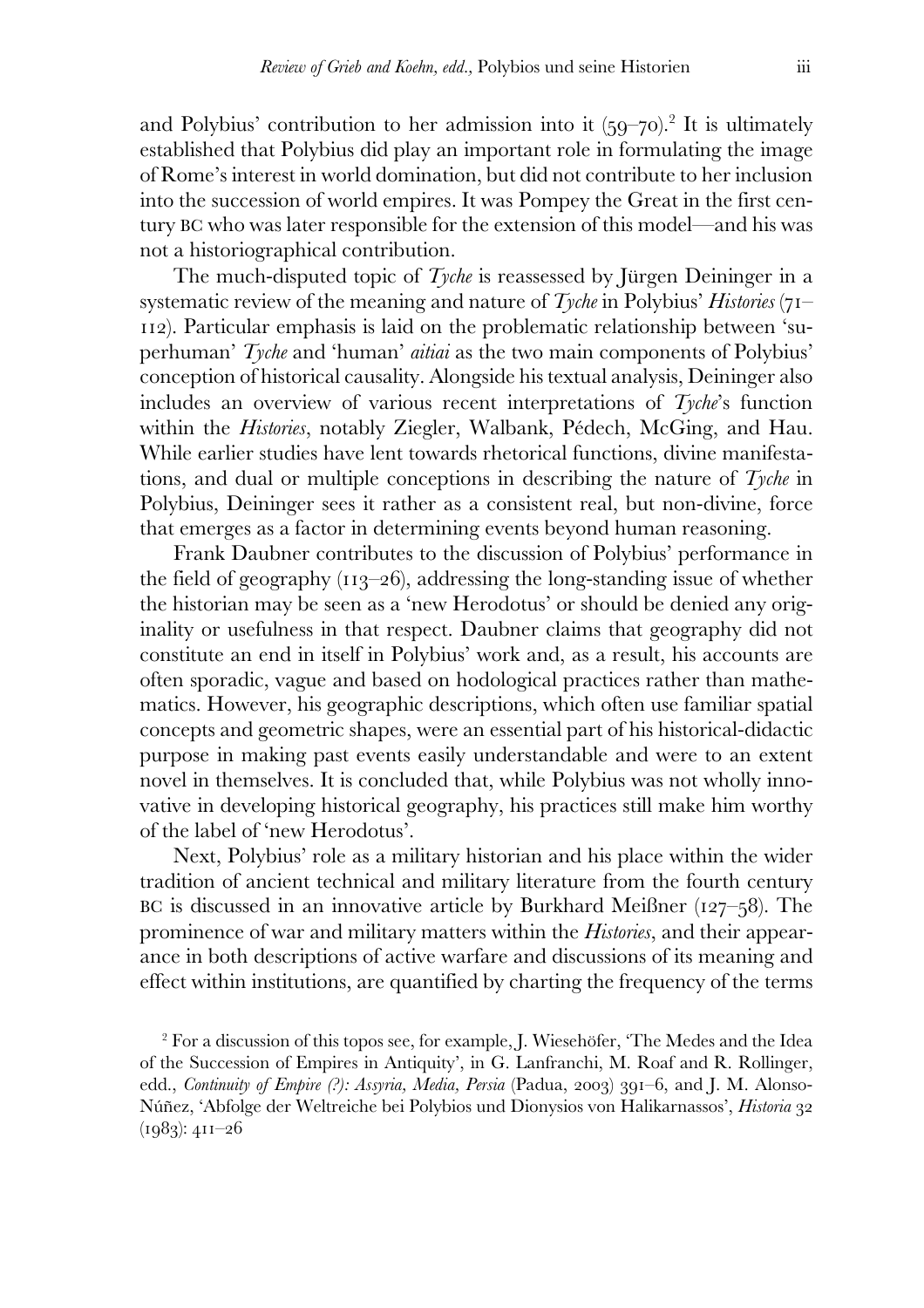containing the stems *polem-, strat*- and -*polit*-. Following this analysis, it is concluded that, while situated in a long tradition of technical/military literature, Polybius' concern for causality makes him an innovator in the genre, particularly as he believes that war should be embedded in social, institutional, and mentality related contexts.

 Clemens Koehn adds to the discussion of Polybius' stylistic characteristics and his intellectual background by reassessing the extent to which the language of official documentation influenced the ancient historian's own linguistic usage (159–82). Through the comparison of semantic and syntactic structures, Koehn concludes that, overall, epigraphic language had only a limited effect on Polybius and contemporary historiography. For the historian, this is made apparent by his absorption of the Achaean League's use of *stele* as a technical term for the documents recording the admission of new members.

 In the following chapter, Volker Grieb investigates Polybius' view of democracy (183–218). Here it is asserted that Polybius' aristocratic Achaean background greatly affected his representation of other democratic states. Only a few cities are explicitly described by the ancient historian as democracies—Achaea, Epirus, Messene, and Crete—and only Achaea is considered a 'true democracy'  $(\hat{a}\lambda\eta\theta\mu\nu\eta\delta\eta\mu o\kappa\rho\sigma\tau\alpha)$  and receives a positive depiction. Athens, not described constitutionally at all, is cast under an especially negative light, because of the political tensions which arose between Achaea and Athens in the third century BC. Interestingly, there is no distinction within Polybius' statements between *polis*-democracy, league-democracy, and the democratic element as it appears in the Roman Republic. In his account of various democratic constitutions, therefore, Polybius is convincingly shown to be far more the patriotic politician than the objective historian.

 Linda-Marie Günther then follows Grieb in an investigation of Polybius' representation of Greek diplomacy and interstate relations (219–32). She concludes that, although Polybius' historical assessment and evaluation of the motives of diplomatic contacts may affect the reliability of his account at certain points, the ancient historian can generally be attributed with sufficient credibility in his representation of diplomatic affairs. This conclusion, however, is not quite convincing in light of the very points that Günther makes in the first part of her paper about the historian's omission of uncomfortable Achaean actions, his anger at the passivity of Athens, and the opaqueness of his exaggerated criticism of Ptolemy IV's character and policy. Furthermore, Grieb's assertions in the previous chapter about Polybius' biased representation of democratic states and his lack of detail in describing the differences between *polis*- and league-based democracy also compromise the credibility of Polybius as a political historian, and therefore put a strain on Günther's argument. Had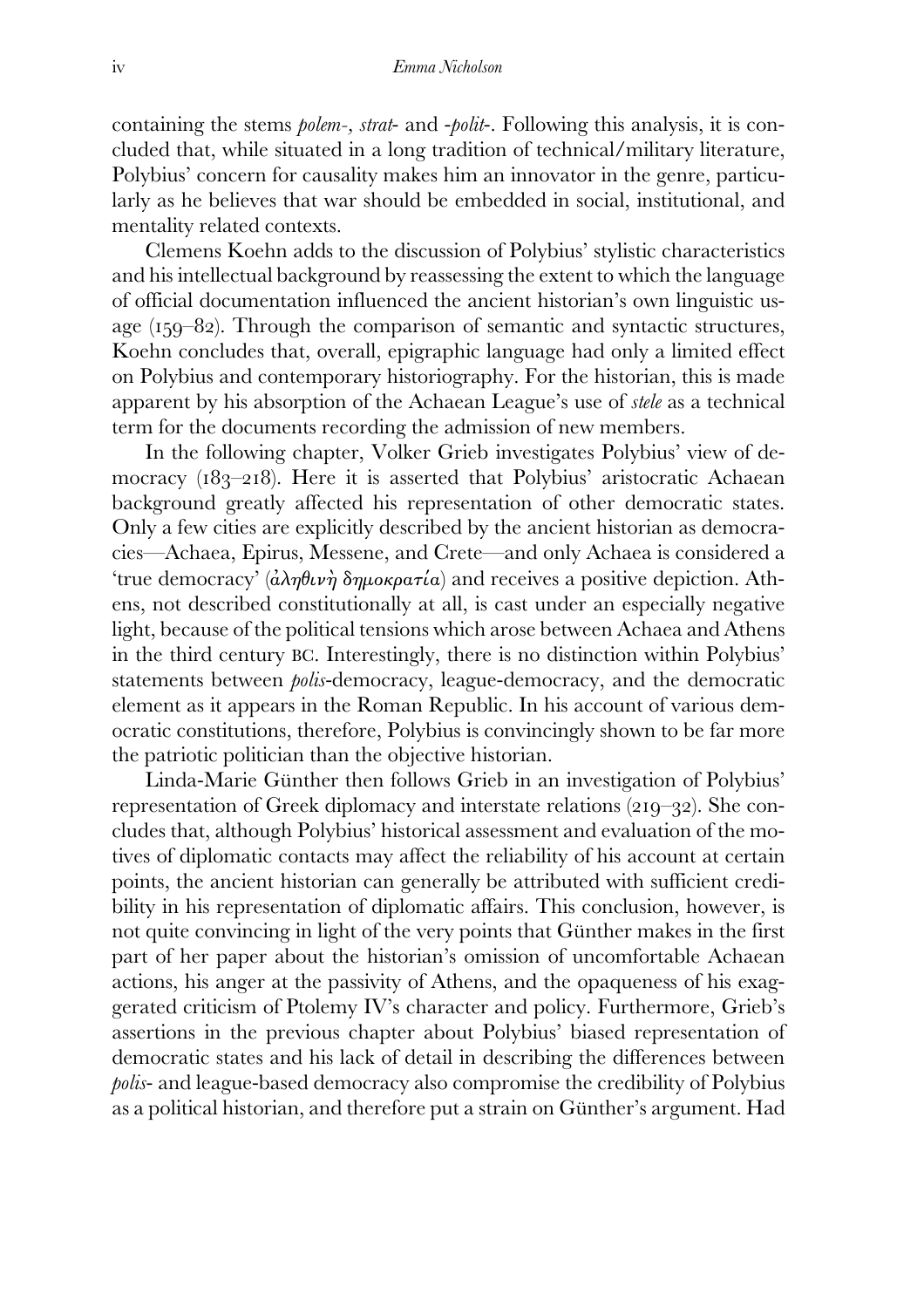there been more interaction between the two contributors, perhaps this conflict could have been brought out more forcefully, and a possible solution sketched.

 Supplementing his earlier contribution to *Polybius and his World,* Boris Dreyer takes up the discussion of Polybius' representation and evaluation of Hellenistic monarchs (233–50). He reassesses Welwei's influential view that Polybius' Achaean connection limited his objectivity towards monarchs, despite his tendency to avoid schematic categories of evaluation.<sup>3</sup> However, Dreyer argues that, while Polybius clearly took up contemporary negative attitudes towards kingship and certainly possessed Achaean sympathies, there was still no influence of this bias in his assessments. Instead, Polybius primarily judged each monarch on how consistently he pursued his own goals. The assertion that the ancient historian considered Philip V and Perseus indecisive at certain points is not entirely persuasive, and I hope to return to this problem elsewhere; however, Dreyer's contribution brings promising new life to the work on kingship in Polybius.

 Martin Tombrägel discusses the first of the four topics addressed in this volume which appear only as marginal elements within Polybius' work, but are central in current research on the Hellenistic world: art and its place within the *Histories* (251–68). Tombrägel points out the difficulty of building a general picture of contemporary art from Polybius' work, as it holds little interest for the author and most mentions are casual and superficial, or limited to accounts of its destruction, damage, or theft. A number of reasons for this apathy are postulated, including the historian's distaste for Athens, the difficulty of conveying artistic quality in comparison to technical skill, and the effects of the destruction of his hometown Megalopolis by Kleomenes on the historian himself. However, Polybius' emphasis on accounts of destruction, damage, and theft of art also imputes negative qualities to the individuals and peoples who committed such crimes, and therefore possesses a very specific Polybian moral/didactic purpose.

 In the following article, Alain Bresson explores the reasons why Polybius was not an economic historian, while still useful in providing information about certain aspects of ancient economies for the modern historian (269–84). He notes that Polybius had very traditional views about economic affairs, being influenced by Aristotle and Xenophon, and considered facts and figures primarily data to play with, rather than objects worthy of further analysis. He was more interested in the results of economic processes, rather than how certain economic conditions came about. This piece complements, but also to an extent overlaps with, the recent contribution by J. K. Davies in *Polybius and his* 

3 B. Dreyer, 'Frank Walbank's *Philippos Tragoidoumenos*: Polybius' Account of Philip's Last Years', in Gibson–Harrison (2013) 201–11.